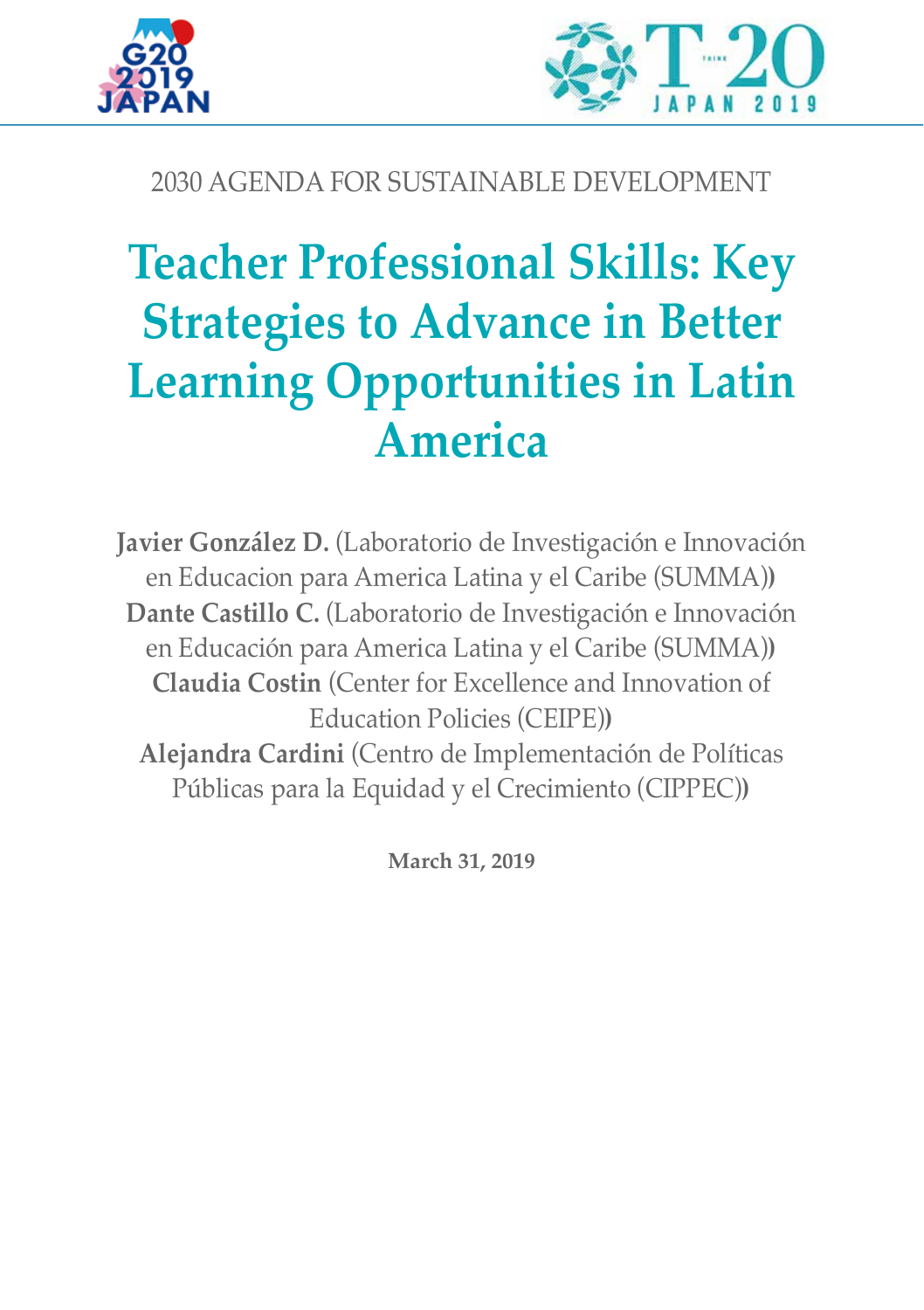



## **Abstract**

It is widely recognized that teaching is a key driver to improve students' learning. The SDG 4 recognizes the importance of teachers and the urgency of having organized systems of pre and in-service training. This policy brief offers policy recommendations related to initial training improvement, introducing highly effective teaching practices, rethinking the use of ICTs and adopting a renewed collaborative approach for teacher professional development from a Latin American perspective. This is particularly relevant in the context of the 2030 agenda, which recognizes teacher shortages across the world (UNESCO, 2016) and the need to address the learning crisis (TALIS, 2014).

# **Challenge**

Latin America, as other developing regions, requires a new wave of policies to address the institutional, economic and cultural barriers to improve the teaching profession. Findings provided by the Inter-American Development Bank (2018) in their publication "Profession: Teachers in Latin America: how was teaching prestige lost and how to recover it?", shows that the teaching profession is one of the least socially valued in the region. Amid several problems, teaching salaries in many Latin American countries have not increased as much as in other areas, although access to teacher training programs is almost guaranteed for anyone.

Although policy solutions are here presented as a set of differentiated recommendations, this policy brief stands on the idea that particular policies and practices must be comprehended in a framework that explains the knowledge, practice and professional engagement required across teachers' careers. This means that beyond specific practices,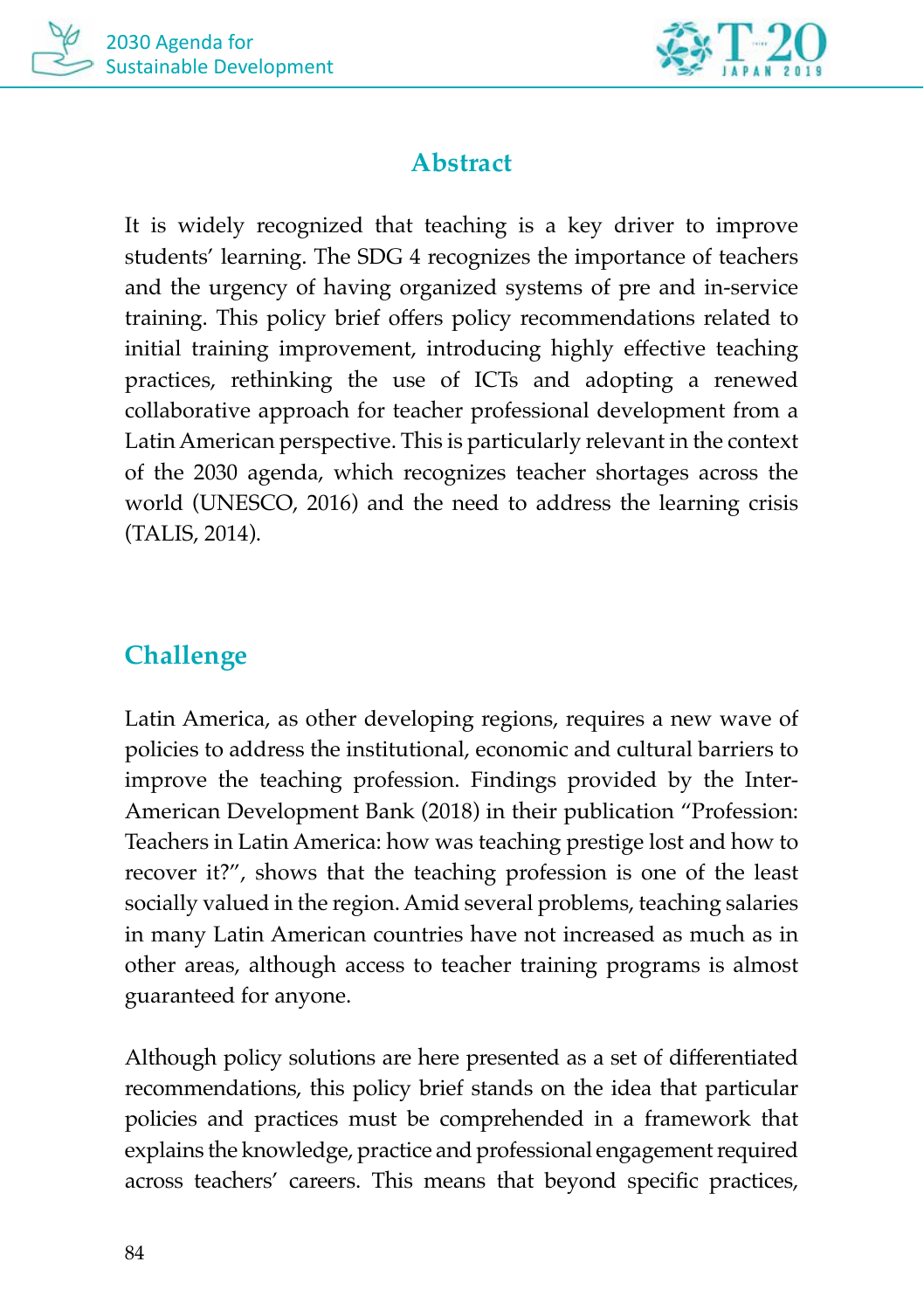



policies regarding teachers' professional development must find a common ground in terms of knowing students and how they learn; the content and how to teach it; the plan and implementation of effective teaching and learning; the creation and maintenance of supportive and safe learning environments; assessment, feedback provision and report on student learning; engagement with professional learning, colleagues, parents/carers and the community. 1

In relation to this common framework, one of the main challenges to be tackled, is the creation of systems that, on the one hand, attract high performing students to the teaching profession, recognizing the social value that teachers play in a rapidly changing world and that, on the other, ensure the quality and pertinence of pre- and in-service teacher training, focusing on the most effective teaching practices. This implies establishing high quality standards to assess pre- and in-service teacher training programs, finding the optimum balance between subject matter knowledge, teacher dispositions and their pedagogical and professional skills. Along with that, it is critical to make use of the advantages that ICTs offer to reach large amounts of teachers that need to develop new critical skills; all of these challenges require adjusting the national institutional frameworks to advance the professionalisation of the teaching career<sup>2</sup>.

## **Proposal**

Teacher policies require institutional frameworks with a comprehensive

<sup>1</sup> Australian Institute for Teaching and School Leadership. (2018) "Australian Professional Standards for Teachers". Carlton South, Australia: Education Services Australia.

<sup>2</sup> Cumsille, B. Fiszbein, A. (2015) "Building Effective Teacher Policies: Guidelines for action. The Dialogue. https://www.thedialogue.org/wp-content/uploads/2015/10/ EDU-Cumsille-Fiszbein-Spanish-v3.pdf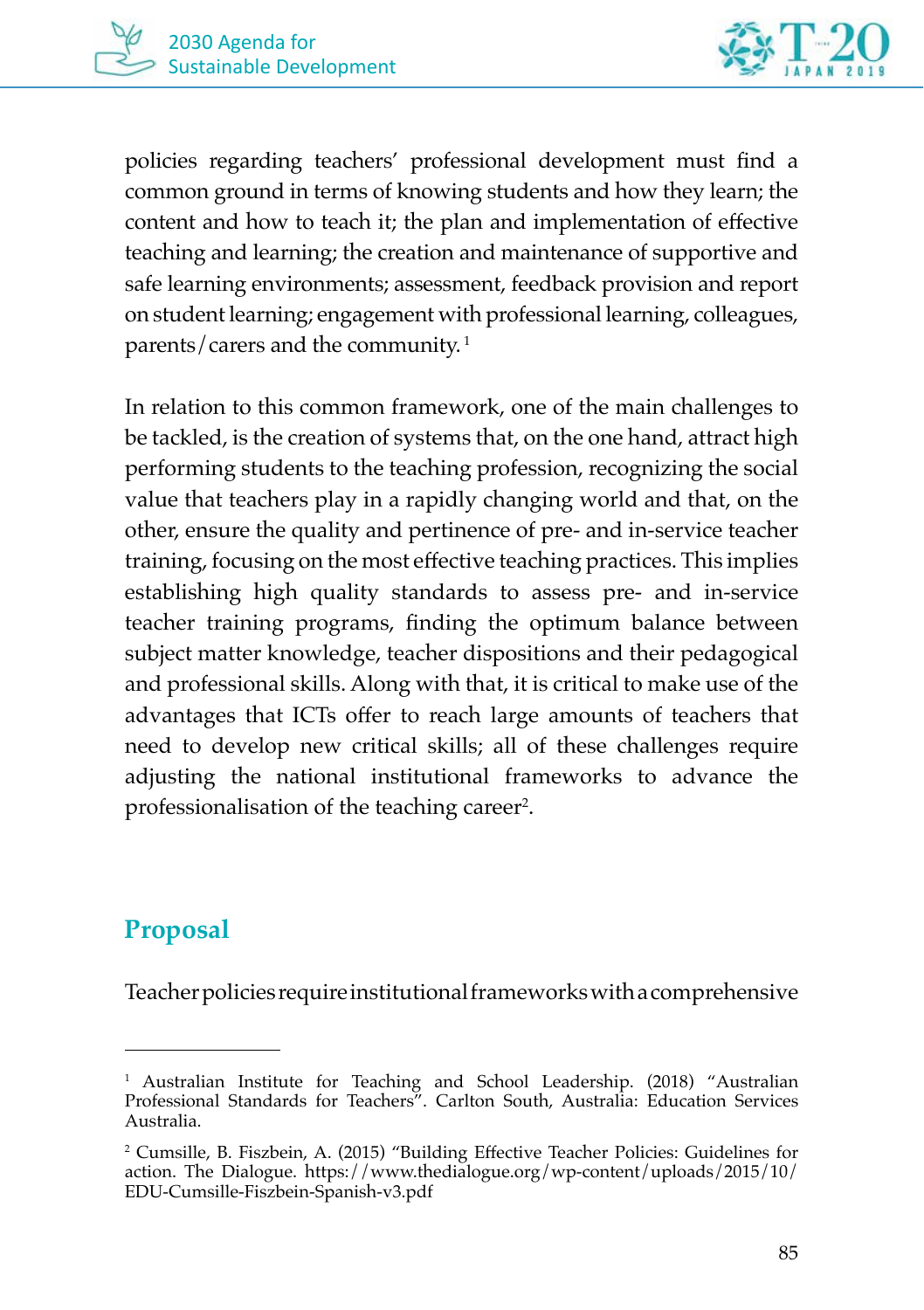

perspective over particular solutions. In this regard, the following recommendations are understood as an interrelated cluster of solutions where training, collaboration, effective practices and the use of ICTs must be jointly addressed by public policies. In terms of Darling-Hammond, Hyler, Garrner and Espinoza (2017), teacher professional development should be envisioned in a wider systemic view related to curriculum, resources, a shared vision, and assessment, among others.

#### **Introducing highly effective teaching practices**

The "what works" literature has identified a set of highly effective teaching practices. These practices can be thought of as fundamental capabilities that teachers should master, if they want to be effective in unleashing the potential of their students. These skills should also orient national frameworks to organize not only training programs, but also the national agencies in charge of providing teacher professional development.

Several initiatives across the world have made progress in identifying the most effective teaching practices to transform the teaching and learning experience in order to increase academic performance, educational equity and inclusion<sup>3</sup>. These practices should be promoted with the objective of finding the optimum balance between subjectmatter knowledge, teacher dispositions and pedagogical and professional skills. These skills, understood as critical competencies for the teaching practice, have been identified as very cost-effective, which should induce policymakers to make the best use of them. The

<sup>3</sup> EEF https://educationendowmentfoundation.org.uk/evidence-summaries/ teaching-learning-toolkit; SUMMA, https://www.summaedu.org/plataforma-depracticas-educativas-efectivas/, University of Michigan, Teaching Works Initiative. http://www.teachingworks.org/work-of-teaching/high-leverage-practices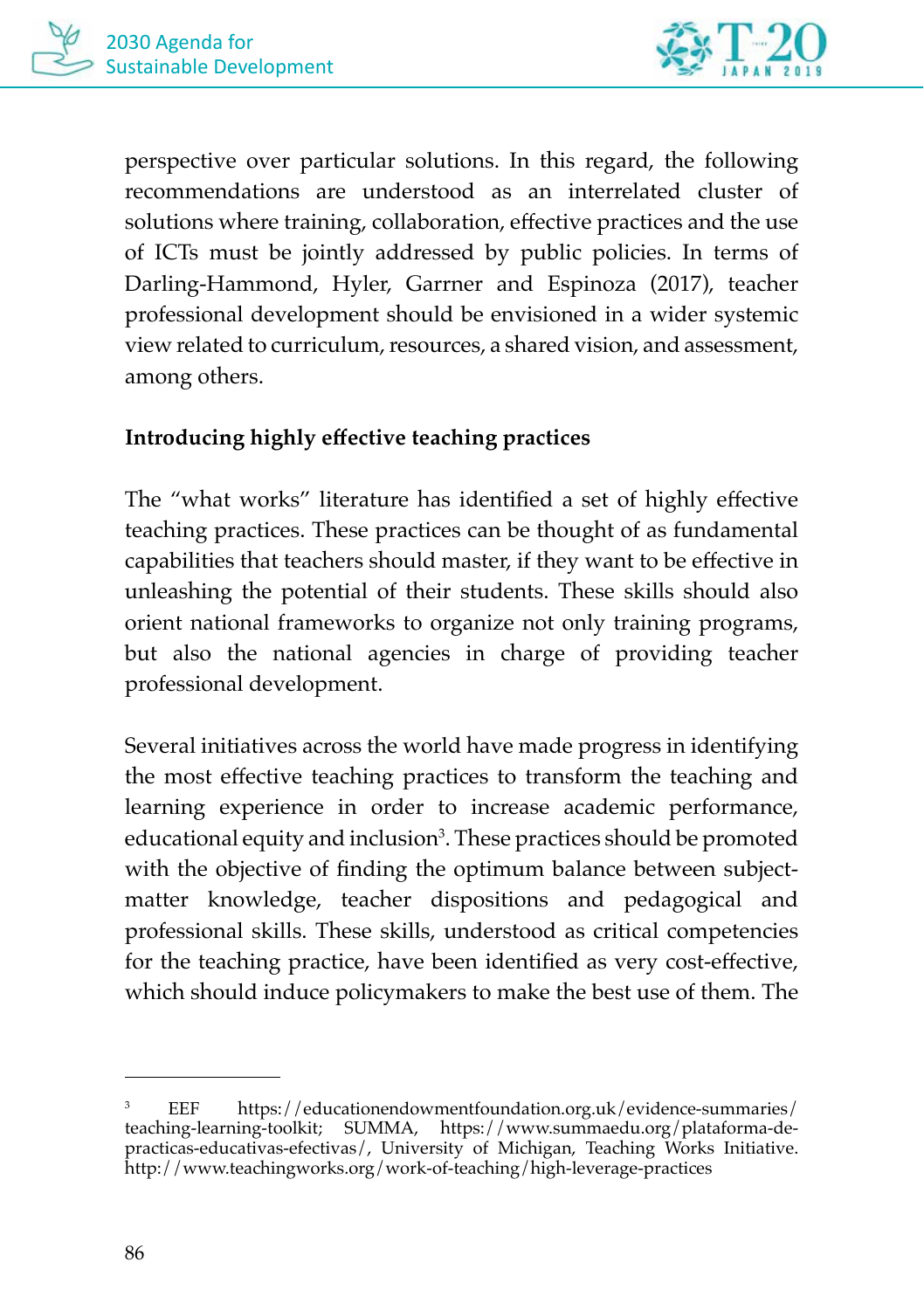



skills teachers need to develop to become effective should include at least these four<sup>4</sup>:

*Provide effective feedback*: this skill implies giving information (oral or written) to the learner regarding her/his outcomes in relation with the learning objectives. In this sense, feedback should be a compulsory teacher task when performing formative assessment. The teacher must help to align the student's efforts and actions to the goal that has been set. Global evidence shows that students that receive proper feedback from their teachers learn over 65% more - in a given academic year - than their peers who do not receive feedback.

*Foster metacognition processes*: teachers should help students think about their own learning process more explicitly. To achieve this, teachers must provide students with specific strategies for designing, planning and evaluating their own learning. Teachers require hard training and practice to master this competence because it involves working with students' motivation, disposition and level of development. Academic evidence shows that students trained in metacognition techniques learn over 55% more – in a given academic year - than their peers who do not master metacognition skills.

*Cultivate dynamics of collaborative learning*: most traditional classrooms lack collaborative learning experiences. Teachers should be able to create working groups, so students can have in-depth interactions and learn from each other on collective tasks. Several didactic strategies can be put in place; however, they share the basic feature of having a common collective task to which every students must contribute and perform multiple activities such as designing, organizing, communicating, deciding and evaluating. Comparative evidence

<sup>4</sup> Contextualized information for Latin America about this strategies is available in https://www.summaedu.org/effective-education-practices-platform/. This platform has been developed in partnership with the Education Endowment Foundation.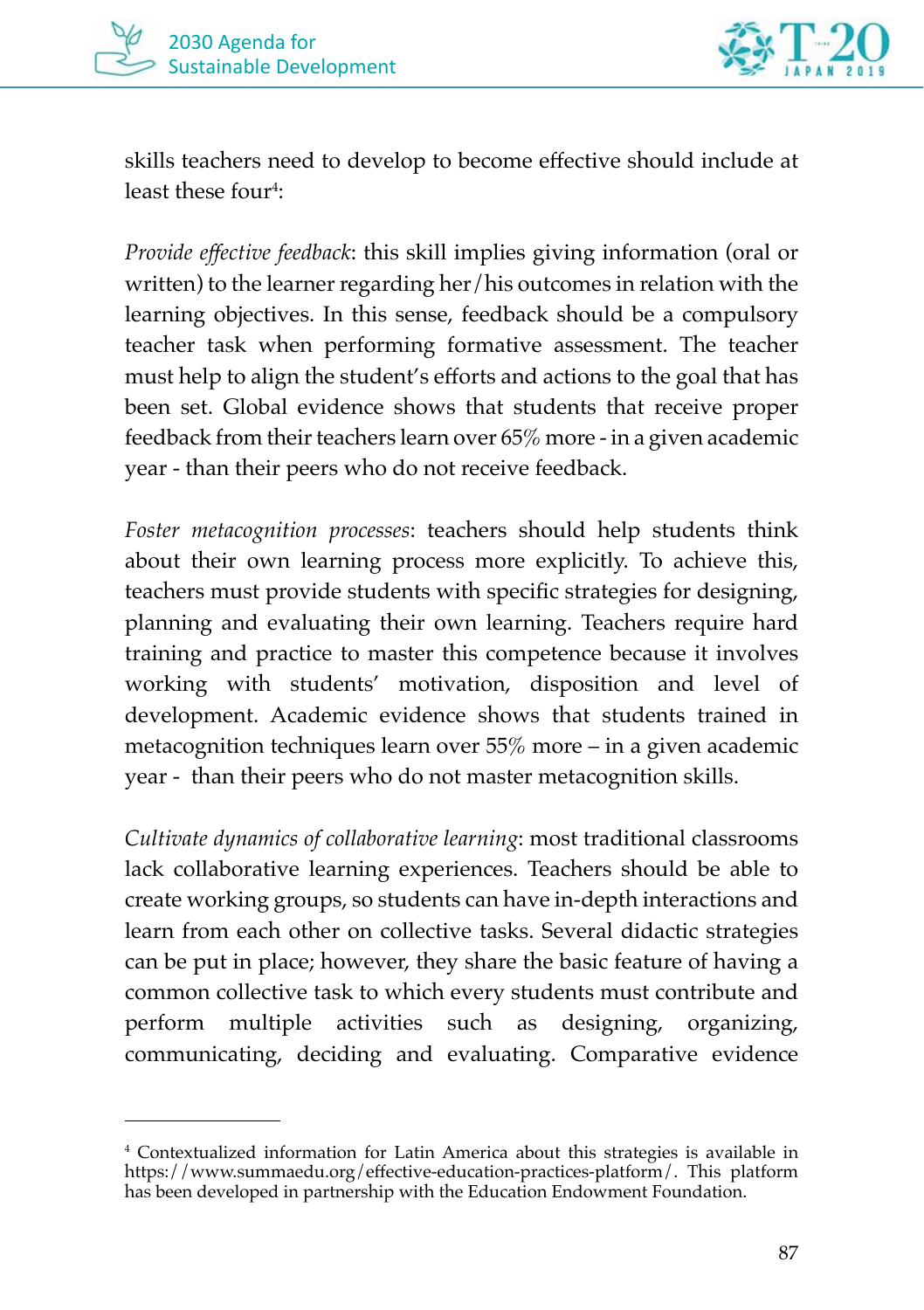

shows that students that learn collaboratively perform over 40% more – in a given school year - than their peers who learn in a traditional manner.

*Nurture processes of socio-emotional learning*: this skill entails improving students' interaction with others in order to have positive relationships, manage their emotions and take responsible decisions with respect to peers, teachers, family and community. This competence demands teachers to pay attention to emotions and social relationships, rather than focusing exclusively on the academic or cognitive elements of learning. Evidence shows that students with better socio-emotional skills learn over 30% more - in a given academic year - than their peers who do not properly acquire these skills.

#### **Setting higher standards for pre-service education**

Countries, such as Chile, which have made consistent improvements in learning outcomes for children have implemented rigorous national standards for teachers that inform the curriculum of pre-service teacher training programs. These programs intend to ensure that aspiring teachers master not only content knowledge (what), but also the pedagogical knowledge (how). The latter involves helping aspiring teachers develop effective practices, such as the ones listed in the previous section of this brief. In order to do this, pre-service programs offer residency-style internships in partnership with the public school system, where aspiring teachers will eventually pursue their careers.

Beside informing teacher training curricula, national standards for the teaching profession may also inform certification processes for preservice programs put in place by education ministries. Ideally, programs that do not meet these standards should be shut down by regulating agencies, increasing the likelihood that all graduating students are adequately prepared to enter the profession. An important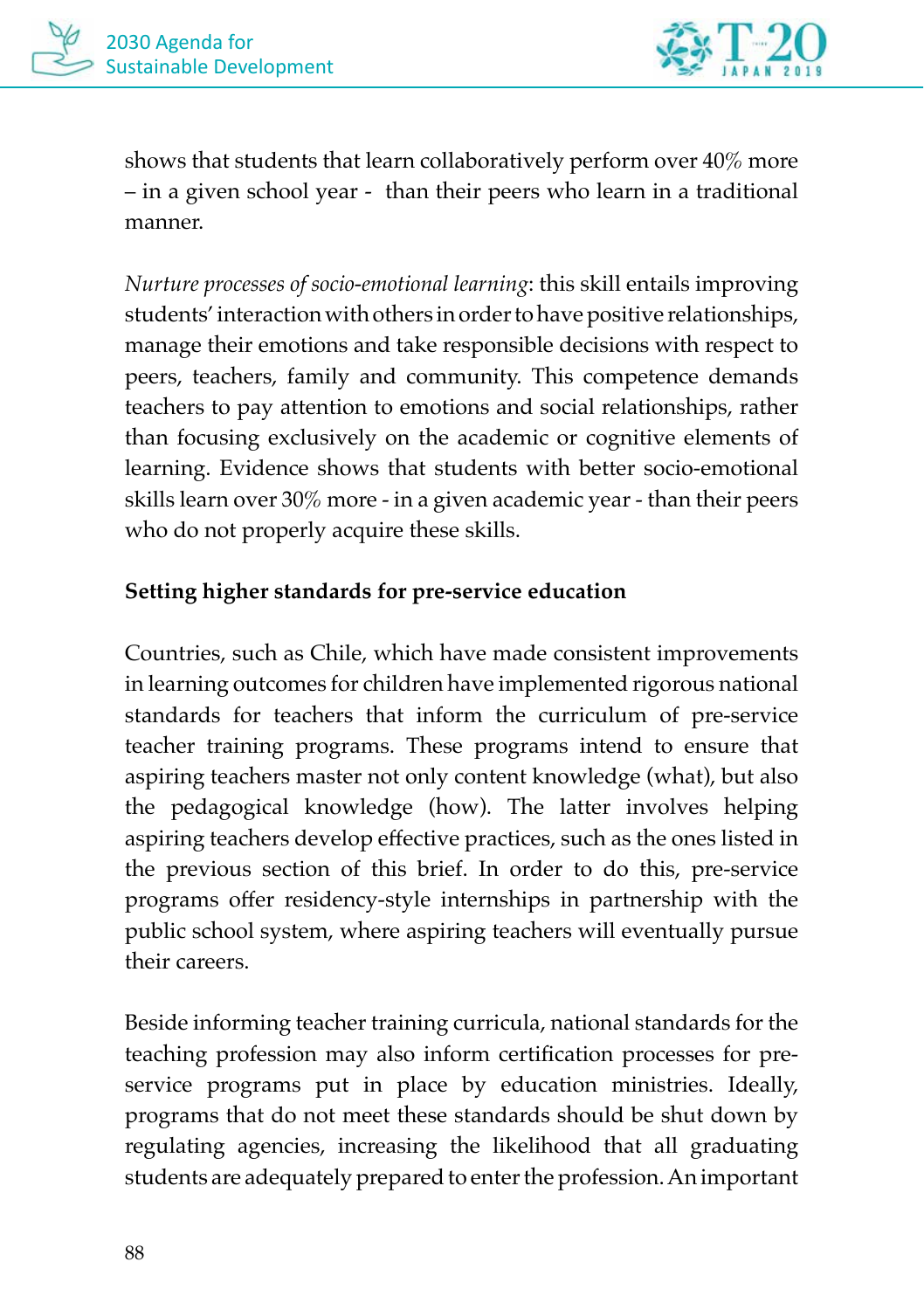

lesson we can learn from the Chilean experience is to implement these reforms gradually, in order to minimize political opposition from powerful stakeholders, beginning by making certification voluntary for a short period, then mandatory and finally making it high stakes (by shutting down non-compliant programs).

A common consequence of the low social status of the teaching profession, in many Latin American countries, is that the least qualified students are the ones seeking teacher training programs. Attracting the most qualified is not an easy task. Countries, such as Chile and Peru have raised the admission standards into teacher programs by requiring a national minimum grade on entrance exams. This needs to be done gradually and in tandem with other measures such as scholarships for pre-service programs and higher teacher salaries.

In summary, there are important measures for elevating the status and quality of future teachers, thereby raising the quality of the system as a whole; these are: establishing national standards for the teaching profession; ensuring pre-service programs are practice-based and that they have a strong school residency component; implementing a certification process for teacher training programs; and raising the admission standards for students into these programs.

#### **Leveraging professional development through ICTs**

Improving initial teacher training will only increase the quality of education systems in the long term, but current students in public schools cannot wait that long. To improve the quality of teachers who are currently in public school classrooms, it is necessary to increase the effectiveness of professional development strategies. The Teaching and Learning International Survey (TALIS) defines professional development as the activities that aim to develop an individual's skills, knowledge, expertise and other characteristics as a teacher. As previously mentioned, these activities should be oriented to develop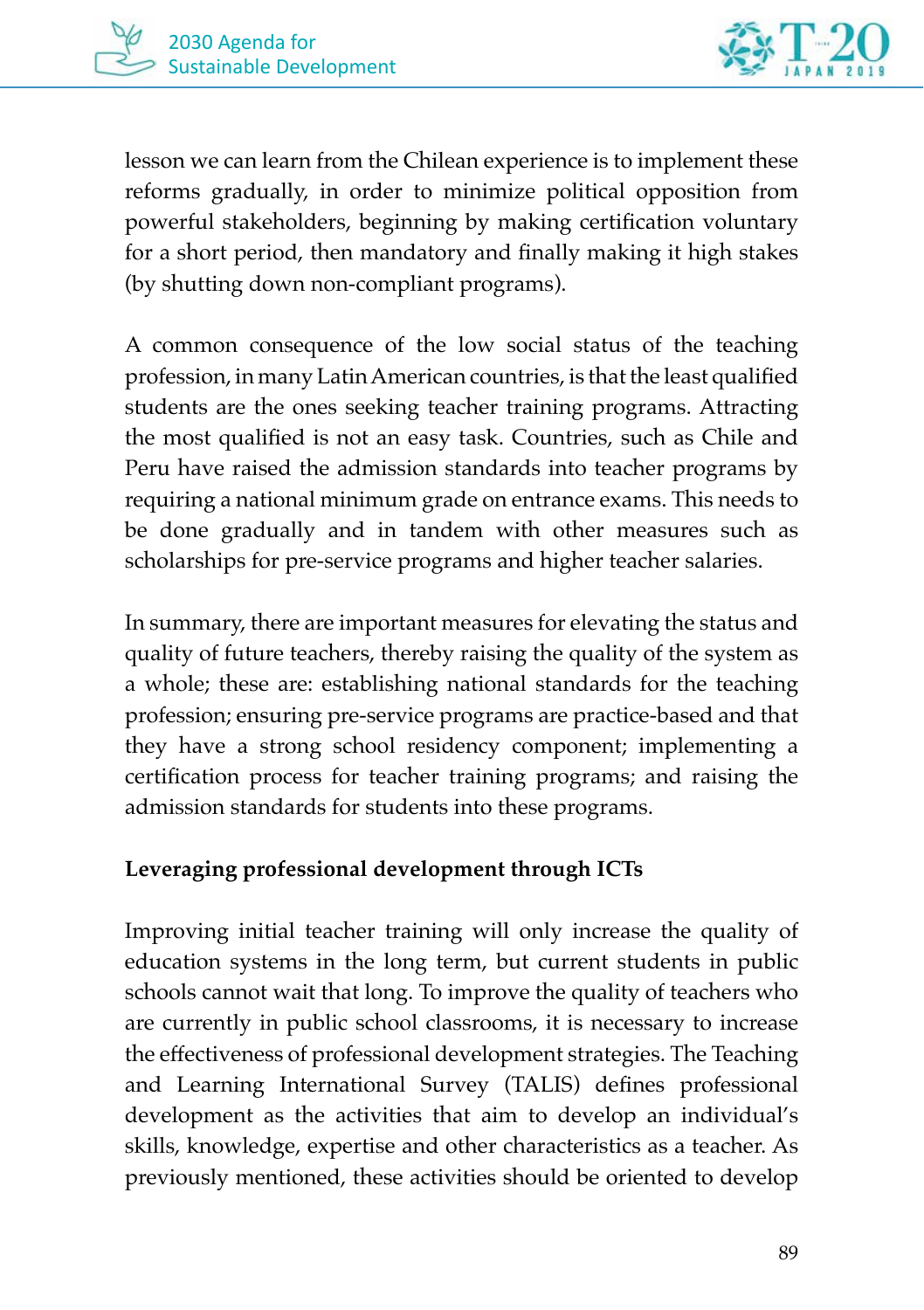

those fundamental teacher competencies that are more likely to improve learning.

"Collective teacher efficacy", whereby teachers believe their collective work can have a positive impact on students and are able to confirm this belief with evidence of student learning, has been strongly linked to student achievement and needs to be incorporated as a goal of professional development (Eells, 2011; Hattie, 2015). Collective teacher efficacy is achieved through strong collaborative cultures, shared decision-making and by focusing on students' assessments, collective lesson-planning and observations, feedback and reflection for continuous improvement (Brinson and Steiner, 2007; Fullan and Quinn, 2016). Understanding teaching as a collective undertaking shifts the focus of professional development from teachers to schools. Goals change from improving individual capacity to fostering a culture of collaboration in which school leaders, teachers and students are all learning from each other and growing continuously.

In Latin America, Unesco's Third Regional Comparative and Explanatory Study (TERCE) shows that only 26.7% of teachers participated in a professional development activity of at least sixty hours and associated with the school subjects taught, during the two years prior to the survey. This accounts for a low participation of teachers in these training activities (TERCE, 2013). Many of these activities might be delivered through ICTs technologies. Some initiatives across the globe are advancing in this area<sup>5</sup>. There is still a debate about how to provide effective Teacher Professional Development at scale, while ensuring key principles such as quality, equity and cost-effectiveness. (Lim, Tinio, Smith, Bhowmik, 2018).

<sup>&</sup>lt;sup>5</sup> Digital Learning for Development (http://dl4d.org/), TPD@scale coalition (https:// tpdatscalecoalition.org/), Alianza para la Digitalización educativa en Latino América (ADELA).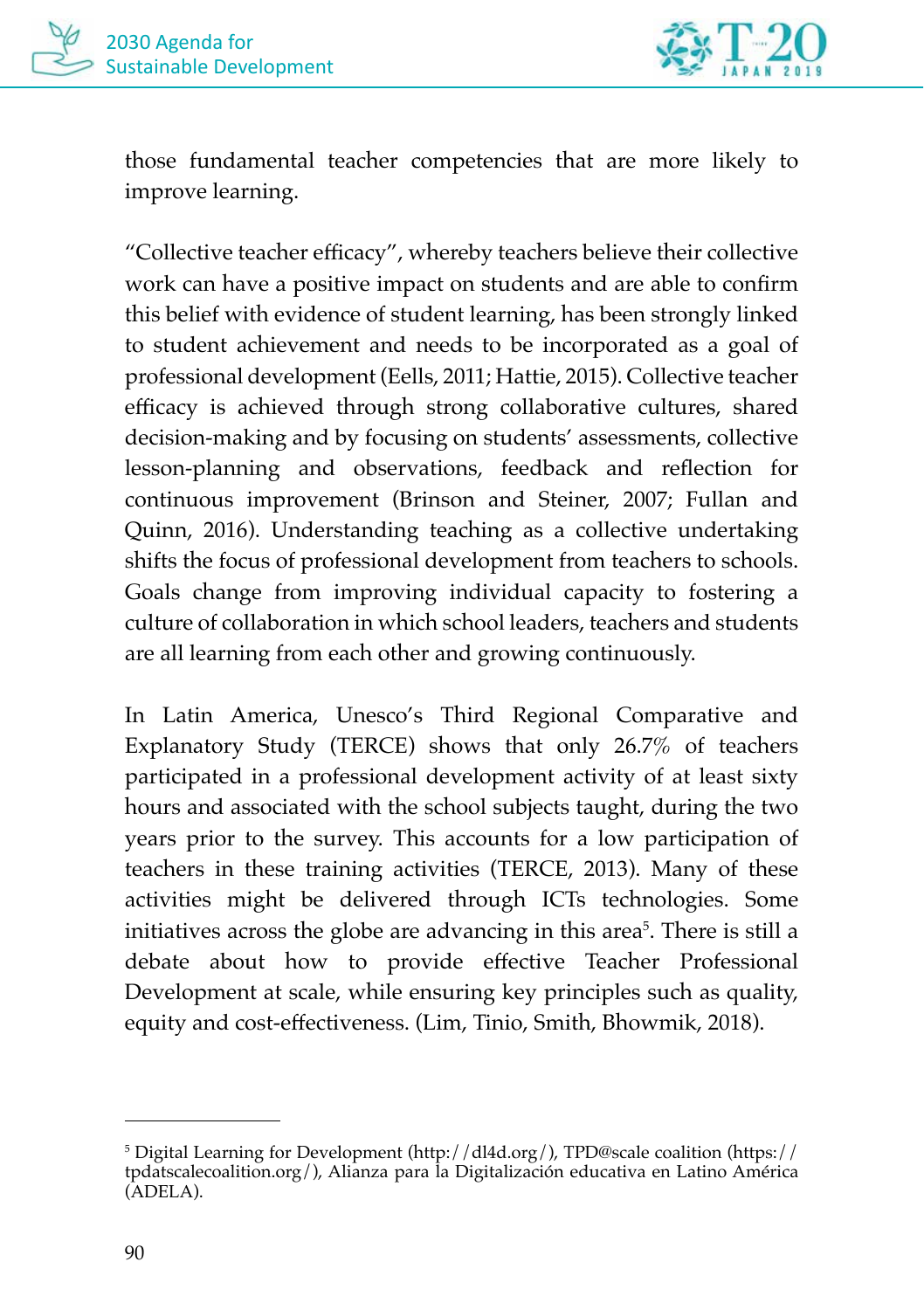

ICTs provide an effective and efficient platform to train a large number of teachers in those new competencies. In order to achieve this, previous research has identified a group of key principles to deliver effective teacher training (TPD@scale Coalition Secretariat, 2019; Avalos, 2011). Among them, digital technologies need to be focused on pedagogy rather than technology itself; this means that multiple modes of delivery (offline/online/blended) are more likely to be effective. In this sense, a critical factor is to develop high quality materials to be adapted locally and provide incentives for teacher participation. To increase the chances of having an impact, collaborative networks should be formed with national government, local authorities, governmental agencies dedicated to teacher training, universities and NGOs. This approach seeks to make training programs scalable and sustainable.

#### **Ensuring policy coherence**

One of the greatest challenges to improve learning outcomes in Latin American, as in other developing regions, is guaranteeing continuity of successful policies. Continuity is essential to reach SDG 4. A promising means of ensuring continuity is to adopt Fullan and Quinn's coherence framework for promoting a whole system change (2016). This framework is conformed by four components: i) focusing direction (having a set of clear goals and strategies), ii) cultivating collaborative cultures (capacity building and collaboration vertically and horizontally within and across systems), iii) deepening learning (new pedagogical partnerships with technology as the accelerator), and iv) securing accountability (internally responsible and externally accountable). According to this framework, leadership needs to connect these four components throughout all levels of the system, within classrooms, schools, districts and systems. Effective leaders "use the group to change the group by building deep collaborative work horizontally and vertically across their organizations" (Fullan and Quinn, p. 47).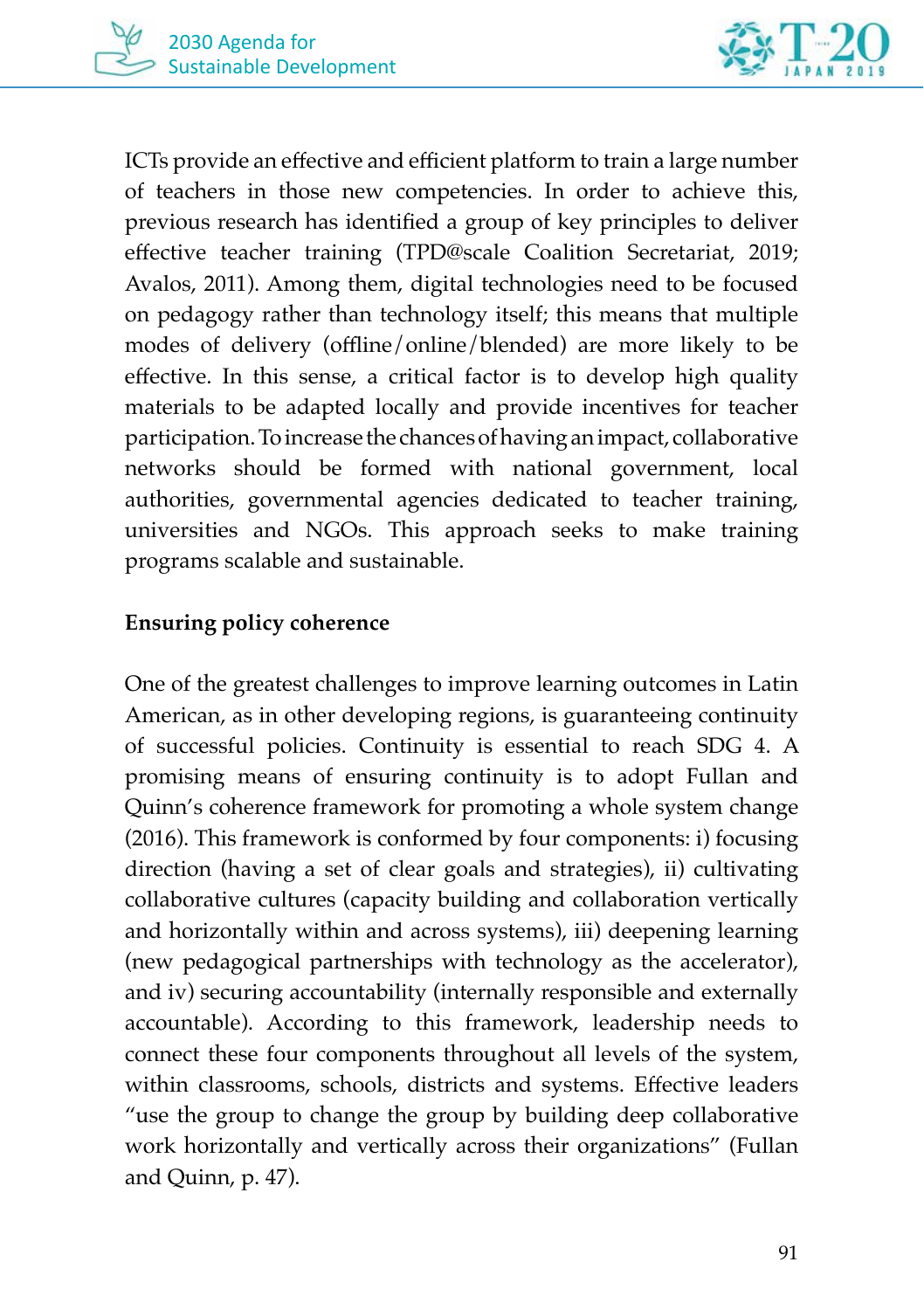

Professional development efforts by school systems which apply this framework will have a greater chance of improving students' learning in a sustainable way. By ensuring broad and meaningful participation in improvement efforts, collaborative processes are a promising antidote to the discontinuity that often hinders reform efforts.

Moving forward, the greatest challenge for Latin American countries might be to ensure that teachers work as agents of "deep learning"; this is truly transformational education – one that places the learner as someone who can make a positive impact in his own community and the world, as Paulo Freire envisioned (Freire, 1974; Fullan et al, 2018).

### **References**

- Avalos, B. (2011). Teacher professional development in teaching and teacher education over ten years. Teaching and teacher education, 27(1), 10-20.
- Brinson, D., Steiner, L. (2007) "Building Collective Efficacy: How Leaders Inspire Teachers to Achieve", Issue Brief, Center for Comprehensive School Reform and Improvement.
- Education Endowment Foundation (EEF) https:// educationendowmentfoundation.org.uk/evidencesummaries/teaching-learning-toolkit.
- Darling-Hammond, Hyler, Garrner and Espinoza (2017). Effective Teacher Professional Development. Washington DC: earning Policy Institute.
- Darling-Hammond, L. (2012). Powerful teacher education: Lessons from exemplary programs. John Wiley & Sons.
- Eells, R. J. (2011) "Meta-Analysis of the Relationship Between Collective Teacher Efficacy and Student Achievement", Loyola University Chicago, Dissertations, 133
- Elacqua, G., Hincapié, D., Vegas, E., Alfonso, M., Montalva, V.,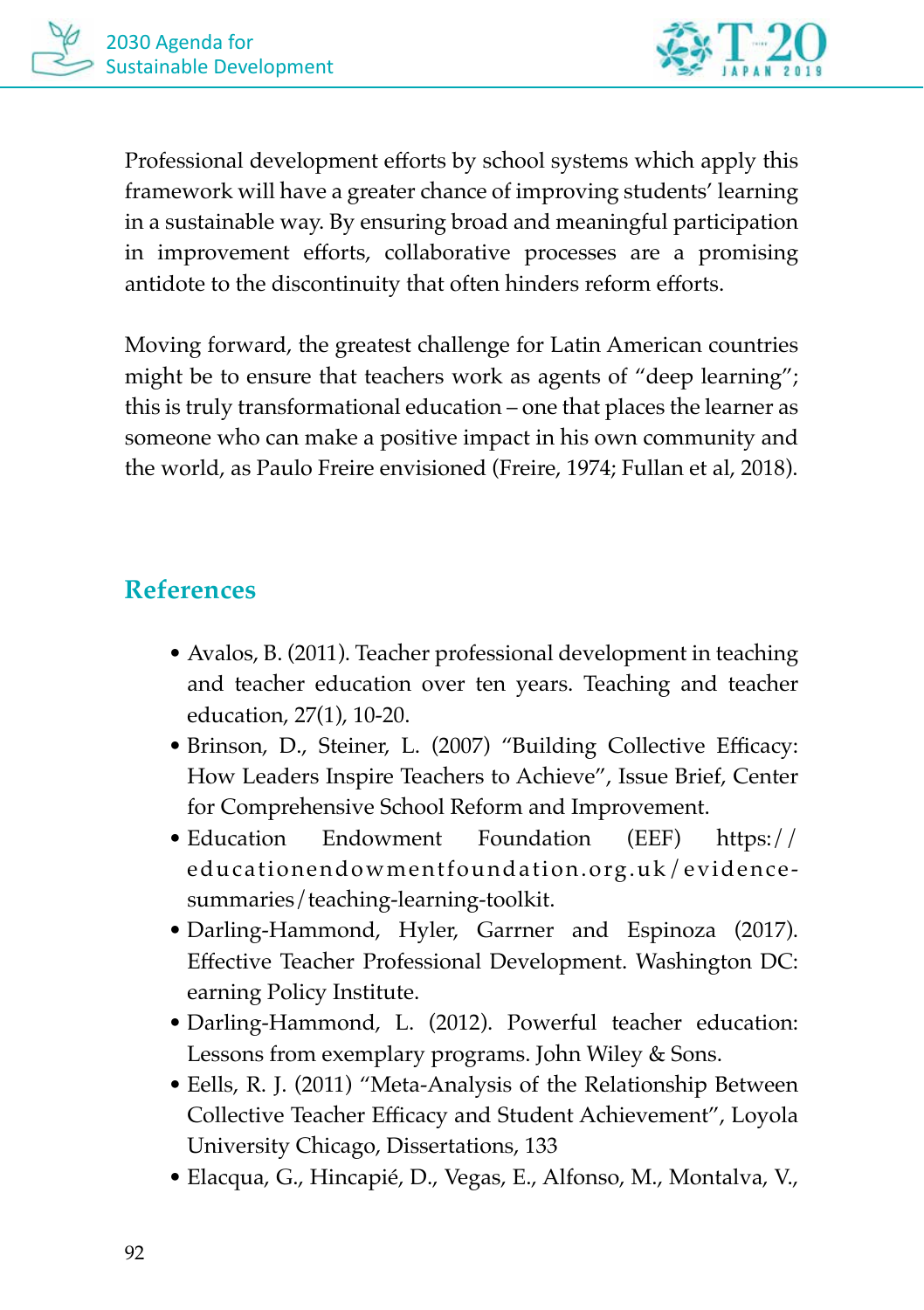

& Paredes, D. (2018). Profesión profesor en América Latina:¿ Por qué se perdió el prestigio docente y cómo recuperarlo?. Inter-American Development Bank.

- Freire, P. (1974) Education for critical consciousness. London, UK; Bloomsbury.
- Fullan, M., Quinn, J., McEachen, J. (2018). Deep Learning: Engage the World Change the World. Ontario Principals Council and Corwin.
- Fullan, M.,Quinn, J. (2016) Coherence: The Right Drivers in Action for Schools, Districts, and Systems. Ontario Principals Council and Corwin.
- Hattie, J. (2015) What Works Best in Education: The Politics of Collaborative Expertise. Pearson.
- Lim, C., Tinio, V., Smith, M., Bhowmik, M. (2018), Digital learning for developing Asian countries from in Routledge International Handbook of Schools and Schooling in Asia.
- OECD (2014), TALIS 2013 Results: An International Perspective on Teaching and Learning, TALIS, OECD Publishing, Paris, https://doi.org/10.1787/9789264196261-en.
- SUMMA. https://www.summaedu.org/effective-educationpractices-platform/?lang=en
- Tardif, M. (2010). Los saberes del docente y su desarrollo profesional.
- The International Commission on Financing Global Education Opportunity. (2016). The Learning Generation: Investing in Education for a Changing World. The Education Commission (Vol. 1).
- TPD@Scale Coalition Secretariat (2019). Using Technology to Accelerate Teacher Professional Development. Towards Achieving SDG 4: Landscape Review and Research Agenda (DRAFT). Philippines: Foundation for Information Technology Education and Development.
- Treviño, E., Villalobos, C., & Baeza, A. (2016). Recomendaciones de Políticas Eduactiva en América Latina en base al TERCE.